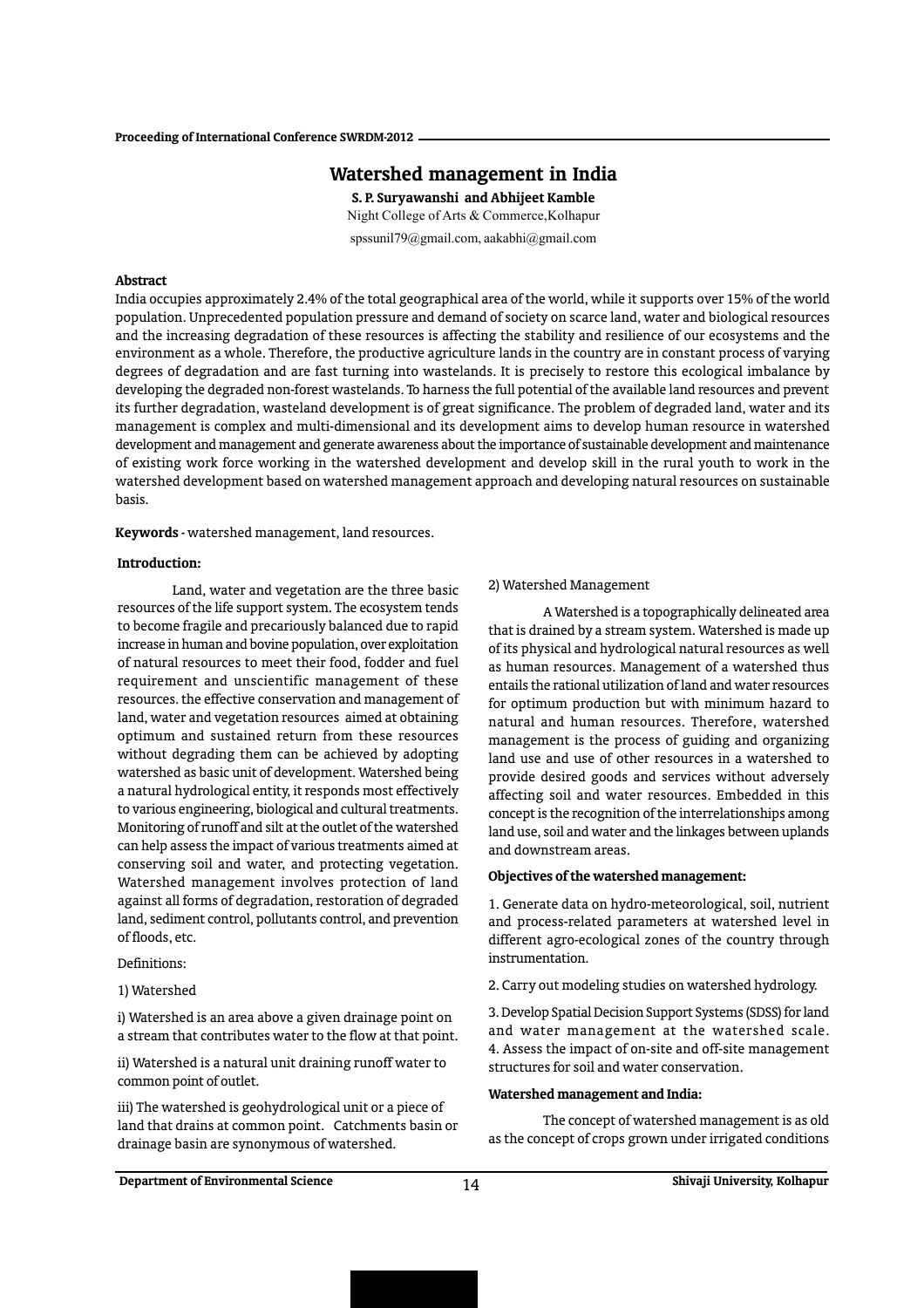#### Proceeding of International Conference SWRDM-2012

and this concept led to development of tanks/reservoirs for increasing the production to meet the demand of ever growing population – since ages. Different rulers in different regions realized and executed works based on the availability of funds, needs of the people, available natural resources in the area, etc., to meet population demands and requirement of food needs. The beneficiaries were taxed and revenue was collected from them. Sir Arthur Cotton submitted two reports during 1844 and 1845 to the then British Government after surveying entire area from Papi hills to Sagaram in Godavari river area and this made the construction of a storage type barrage at Dhawaleswaram in Godavari district for utilizing river water for agricultural development in the area. The need to maintain better environment and preserve natural resources like soil,water and vegetation was realized by early rulers and managed through different kinds of village institutions (eg.village level officials, Gram Panchayat, village rulers/administrators) in different regions. Punishments were awarded if attempts were made to damage natural resources.

After India achieved Independence, the importance to executive authorities at village level has gradually declined in India due to changes in policies in the democratic setup and liberalization of spirit of freedom. This led to more damage to vegetation in rural areas leading to deterioration in environment through soil degradation. Hence,Government of India and different provincial Governments took up amelioration measures such as, afforestation measures, soil conservation measures, run-off water utilization programmes, etc. However, expected results did not forth come on constant and continuous basis. Therefore, Government of India launched watershed development programmes (WDPs) in 1983-84 in a big way to conserve and utilize natural resources for enhanced and productivity and higher socio-economic status. Up-scaling of watershed development programme was carried out by spending about Rs. 100,000 millions per annum since then till now. Though, it has been carried out since 1983-84, the impact of watershed programme is to be evaluated for evolving better strategies/policies to preserve, conserve and utilize natural resources for betterment of ever growing population.

#### Integrated Watershed Management Programme (IWMP):

The Department of Land Resources, Ministry of Rural development, Government of India is implementing centrally sponsored programmes of Integrated Wasteland Development Programme (IWDP), Drought Prone Areas Programme (DPAP) and Desert Development Programme (DDP) for development of waste/degraded lands through watershed approach. The three programmes were implemented on the basis of separate norms, funding patterns and technical components based on their respective objectives. While DDP focused on reforestation

to arrest the growth of hot and cold deserts, DPAP concentrated on non-arable lands and drainage lines for in situ soil and moisture conservation, agro-forestry, pasture development, horticulture and alternate land uses. IWDP, on the other hand, adopted pasture development, soil and moisture conservation as prominent activities on wasteland under government, community or private control. The common theme was sustainable management of land and water resources.

 In order to bring about integration of all the area development programmer, a new programme with the title Integrated Watershed Management Programme (IWMP) has been launched for integrated planning, sustainable outcomes, and rural livelihoods of the communities. All the three area development programmes has been covered under Integrated Watershed Management Programme (IWMP) which is to be implemented by a Dedicated Agencies, which will be operational at National, State and District levels. The key features of this Integrated Watershed Management Programme are:

I. Delegating Powers to States: States will now be empowered to sanction and oversee the implementation of watershed projects within their areas of jurisdiction and within the parameters set out in these guidelines.

II. Dedicated Institutions: There would be dedicated implementing agencies with multi-disciplinary professional teams at the national, state and district level for managing the watershed programmes.

III. Financial Assistance to Dedicated Institutions: Additional financial assistance would be provided for strengthening of institutions at the district, state and national level to ensure professionalism in management of watershed projects.

IV. Duration of the Programme: With the expanded scope and expectations under this approach, the project duration has been enhanced in the range of 4 years to 7 years depending upon nature of activities spread over 3 distinct phases viz., preparatory phase, works phase and consolidation phase.

### Major Activities of the Watershed project are:

1) Soil & moisture conservation measures like terracing, trenching, vegetative barriers etc.

- 2) Planting & sowing of multi-purpose trees, shrubs, grasses, legumes and land development
- 3) Encouraging natural regeneration
- 4) Promotion of agro-forestry and horticulture
- 5) Wood substitution and fuel-wood conservation measures
- 6) Measures needed to disseminate technology